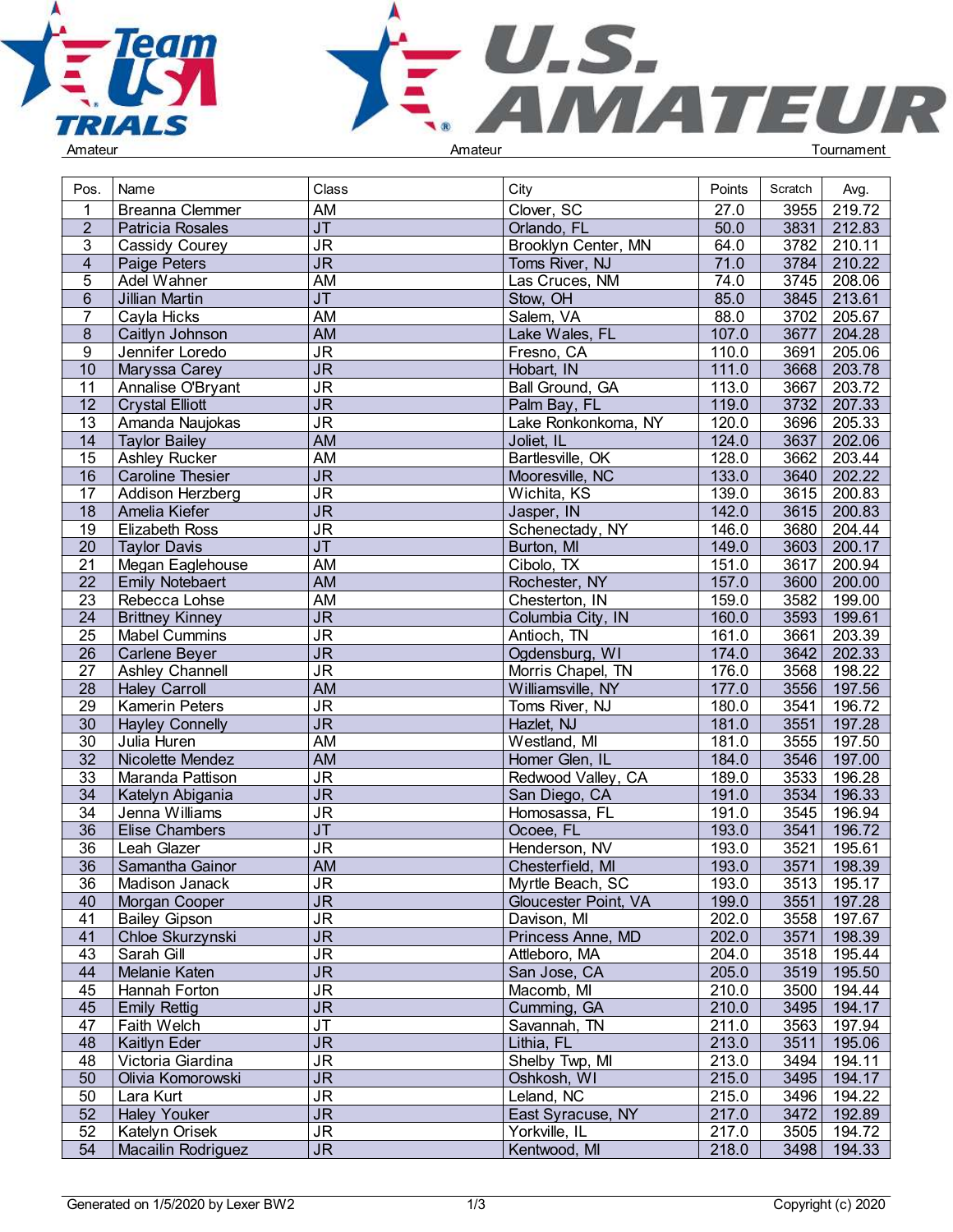



| Pos.            | Name                      | Class                             | City                | Points             | Scratch | Avg.        |  |
|-----------------|---------------------------|-----------------------------------|---------------------|--------------------|---------|-------------|--|
| 55              | <b>Alexis Neuer</b>       | AM                                | Lewisburg, PA       | 219.0              | 3481    | 193.39      |  |
| 56              | Brianna Rogers            | <b>JR</b>                         | Florence, SC        | 221.0              | 3459    | 192.17      |  |
| 57              | <b>Madison McCall</b>     | $\overline{\mathsf{J}\mathsf{R}}$ | New Orleans, LA     | 222.0              | 3489    | 193.83      |  |
| 58              | Kristen Derr              | $\overline{\mathsf{JR}}$          | Sunbury, PA         | 224.0              | 3483    | 193.50      |  |
| 58              | Katie Robb                | $\overline{\mathsf{J}\mathsf{R}}$ | Swedesboro, NJ      | 224.0              | 3475    | 193.06      |  |
| 60              | Angelica Anthony          | $J\overline{R}$                   | Schertz, TX         | 225.0              | 3491    | 193.94      |  |
| 61              | Kayla Smith               | $\overline{\mathsf{J}\mathsf{R}}$ | Salem, IL           | 230.0              | 3520    | 195.56      |  |
| 62              | Hana Roers                | $\overline{\mathsf{J}\mathsf{R}}$ | Maple Grove, MN     | 235.0              | 3466    | 192.56      |  |
| 63              | Destiny Truly             | $\overline{\mathsf{J}\mathsf{R}}$ | Brooklyn Park, MN   | 238.0              | 3477    | 193.17      |  |
| 64              |                           | $\overline{\mathsf{J}\mathsf{R}}$ | Port Orange, FL     | 239.0              | 3448    | 191.56      |  |
|                 | <b>Brooke Roberts</b>     | $\overline{\mathsf{J}\mathsf{R}}$ |                     |                    |         |             |  |
| 65              | Amelia Vasquez            |                                   | New Orleans, LA     | 244.0              | 3449    | 191.61      |  |
| 66              | Montana Meyer             | $\overline{\mathsf{JR}}$          | St Louis,, MO       | 247.0              | 3443    | 191.28      |  |
| 67              | Shannon Grimm             | <b>AM</b>                         | Fenton, MO          | 252.0              | 3449    | 191.61      |  |
| 68              | Amanda Morgan             | <b>AM</b>                         | Killeen, TX         | 261.0              | 3428    | 190.44      |  |
| 69              | <b>Britaney Myers</b>     | $\overline{\mathsf{J}\mathsf{R}}$ | Mechanicville, NY   | 262.0              | 3454    | 191.89      |  |
| 70              | Madison Bailey            | $\overline{\mathsf{J}\mathsf{R}}$ | Rocklin, CA         | 263.0              | 3407    | 189.28      |  |
| 70              | Kailee Tubbs              | AM                                | Flint, MI           | 263.0              | 3414    | 189.67      |  |
| 72              | <b>Rachel Strogin</b>     | <b>AM</b>                         | Mentor, OH          | 266.0              | $3439$  | 191.06      |  |
| 73              | Kassidy Landwehr          | <b>JR</b>                         | Summerville, SC     | 267.0              | 3431    | 190.61      |  |
| $\overline{74}$ | Averi Brown               | $\overline{\mathsf{J}\mathsf{R}}$ | Columbus, OH        | 268.0              | 3409    | 189.39      |  |
| 75              | Megan Kolberg             | $\overline{\mathsf{J}\mathsf{R}}$ | Sycamore, IL        | 272.0              | 3402    | 189.00      |  |
| 76              | Abigail Goldsberry        | <b>AM</b>                         | Bettendorf, IA      | 274.0              | 3384    | 188.00      |  |
| 77              | Karina Capron             | $\overline{\mathsf{J}\mathsf{R}}$ | Fremont, NE         | $\overline{276.0}$ | 3378    | 187.67      |  |
| $\overline{77}$ | <b>Rachel Hirst</b>       | <b>AM</b>                         | Bear, DE            | 276.0              | 3443    | 191.28      |  |
| 79              | Morgan Nunn               | $\overline{\mathsf{J}\mathsf{R}}$ | Okla City, OK       | 278.0              | 3324    | 184.67      |  |
| 80              | Brianna MacLeod           | <b>AM</b>                         | Brick, NJ           | 279.0              | 3348    | 186.00      |  |
| 80              | Cassidy Ray               | <b>JR</b>                         | Herrin, IL          | 279.0              | 3373    | 187.39      |  |
| $\overline{82}$ | Saige Yamada              | $\overline{\mathsf{J}\mathsf{R}}$ | Kaneohe, HI         | 281.0              | 3402    | 189.00      |  |
| 83              | Colby Jones               | $\overline{\mathsf{J}\mathsf{R}}$ | Virginia Beach, VA  | 282.0              | 3325    | 184.72      |  |
| 84              | Sarah Voiers              | <b>AM</b>                         | Valparaiso, IN      | 291.0              | 3365    | 186.94      |  |
| 85              | Caitlyn Chapman           | <b>JR</b>                         | Waxahachie, TX      | 292.0              | 3371    | 187.28      |  |
| 85              | April McDonnell           | <b>JR</b>                         | North Las Vegas, NV | 292.0              | 3388    | 188.22      |  |
| 87              | Brooklyn Boudreau         | $\overline{\mathsf{J}\mathsf{R}}$ | Snohomish, WA       | 294.0              | 3365    | 186.94      |  |
| 88              | Morgan Gitlitz            | $\overline{\mathsf{J}\mathsf{R}}$ | Freehold, NJ        | 295.0              | 3367    | 187.06      |  |
| 89              | Megan Hess                | $\overline{\mathsf{J}\mathsf{R}}$ | Granger, IA         | 297.0              | 3363    | 186.83      |  |
| 89              | <b>Brigitte Jacobs</b>    | <b>AM</b>                         | Rockford, IL        | 297.0              | 3358    | 186.56      |  |
| 91              | <b>Elizabeth Drescher</b> | <b>JR</b>                         | Fort Worth, TX      | 302.0              | 3367    | 187.06      |  |
| 92              | Yarelis Alvarez           | $\overline{\mathsf{J}\mathsf{R}}$ | Rio Rancho, NM      | 303.0              | 3325    | 184.72      |  |
| 92              | Breanna Elkin             | JR                                | Louisville, KY      | 303.0              |         | 3328 184.89 |  |
| 94              | Kailee Channell           | J <sub>R</sub>                    | Morris Chapel, TN   | 306.0              | 3320    | 184.44      |  |
| 95              | Rachael Berg              | $\overline{\mathsf{J}\mathsf{R}}$ | Surprise, AZ        | 308.0              |         | 3359 186.61 |  |
| 96              | Angelique Dalesandro      | $\overline{\mathsf{J}\mathsf{T}}$ | Rolling Meadows, IL | 311.0              |         | 3326 184.78 |  |
| 97              | Veronica Petrinec         | $\overline{\mathsf{J}\mathsf{R}}$ | New Orleans, LA     | 317.0              | 3236    | 179.78      |  |
| 98              | Kaylee Hitt               | $\overline{\mathsf{JR}}$          | Coldspring, KY      | 318.0              | 3318    | 184.33      |  |
| 99              | Lyndsay Ennis             | <b>JR</b>                         | Conway, SC          | 321.0              | 3297    | 183.17      |  |
| 100             | Kasey Eaton               | AM                                | Wyoming, MI         | 322.0              | 3316    | 184.22      |  |
| 101             | Cara Stasel               | AM                                | Bonaire, GA         | 324.0              | 3307    | 183.72      |  |
| 102             | Jenna Hedgepath           | J <sub>R</sub>                    | Murfreesboro, TN    | 326.0              | 3317    | 184.28      |  |
| 102             | Lauren Tomaszewski        | <b>JR</b>                         | Wylie, TX           | 326.0              | 3308    | 183.78      |  |
| 104             | <b>Brittany Schwartz</b>  | <b>JR</b>                         | Oshkosh, WI         | 327.0              | 3325    | 184.72      |  |
| 105             | Katelyn Dickerson         | AM                                | Painesville, OH     | 328.0              | 3305    | 183.61      |  |
| 106             | Hope Gramly               | <b>JR</b>                         | Aubrey, TX          | 329.0              | 3313    | 184.06      |  |
| 107             | <b>Skylar Smith</b>       | <b>JR</b>                         | New Milford, CT     | 330.0              |         | 3310 183.89 |  |
| 108             | Madalyn Harden            | $\overline{\mathsf{JR}}$          | Canton, MI          | 331.0              | 3231    | 179.50      |  |
|                 |                           |                                   |                     |                    |         |             |  |